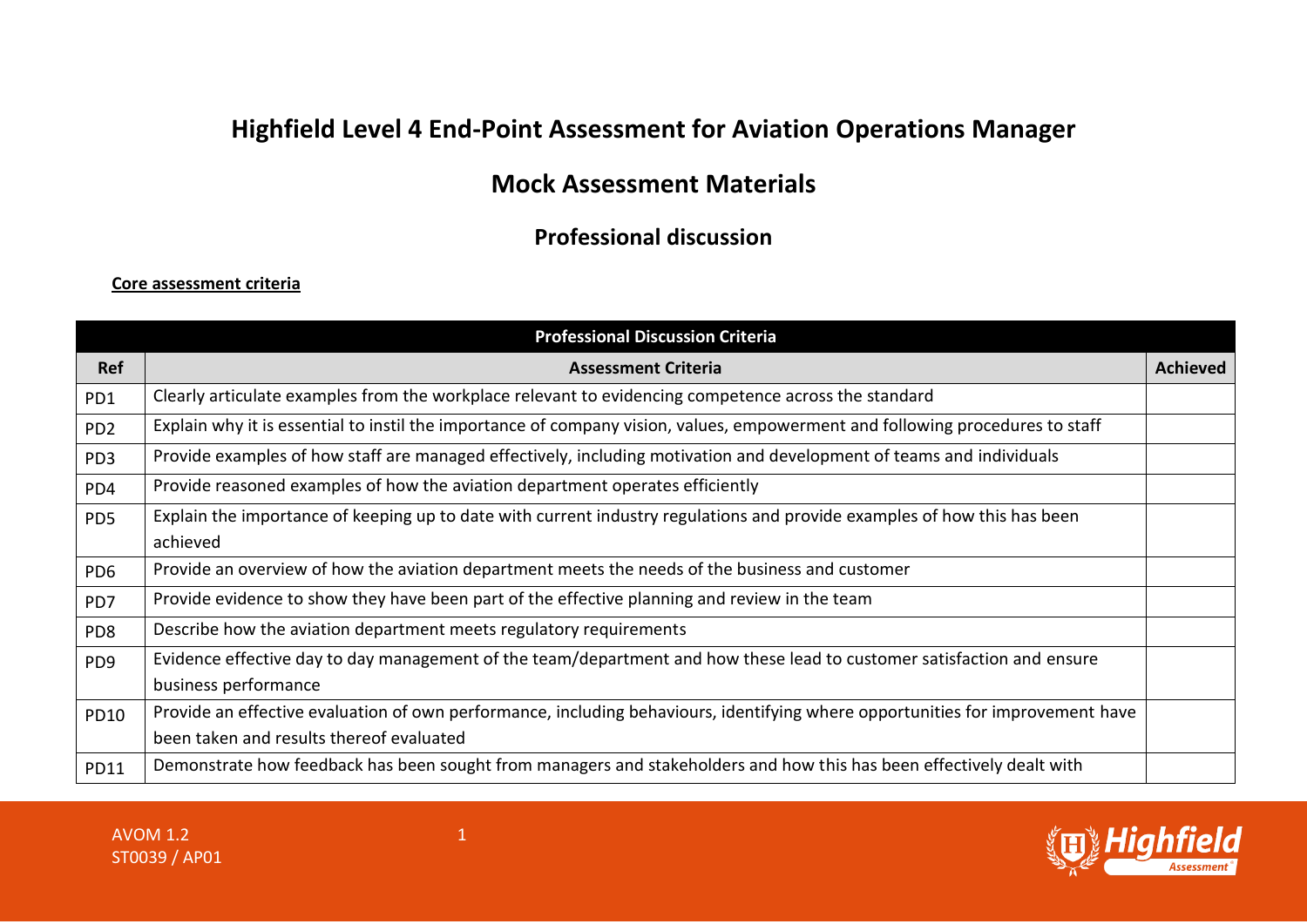|            | <b>Safety</b>                                                                                                                     |          |
|------------|-----------------------------------------------------------------------------------------------------------------------------------|----------|
| <b>Ref</b> | <b>Assessment Criteria</b>                                                                                                        | Achieved |
| CS1        | Manage safety within their area of responsibility, ensuring staff are compliant with safety requirements in aviation environments |          |

|                 | <b>Security</b>                                                                                                           |                 |
|-----------------|---------------------------------------------------------------------------------------------------------------------------|-----------------|
| <b>Ref</b>      | <b>Assessment Criteria</b>                                                                                                | <b>Achieved</b> |
| CS <sub>2</sub> | Manage aviation security in their own area of operations, ensuring team members follow organisational procedures and that |                 |
|                 | accurate reporting and recording of information is completed                                                              |                 |

|                 | <b>Compliance &amp; Legislation</b>                                                                       |                 |
|-----------------|-----------------------------------------------------------------------------------------------------------|-----------------|
| <b>Ref</b>      | <b>Assessment Criteria</b>                                                                                | <b>Achieved</b> |
| CS <sub>3</sub> | Manage compliance with legislation, aviation procedures and regulations within own area of responsibility |                 |

|                 | <b>Airport operations</b>                                                                                                 |          |
|-----------------|---------------------------------------------------------------------------------------------------------------------------|----------|
| <b>Ref</b>      | <b>Assessment Criteria</b>                                                                                                | Achieved |
| CS <sub>6</sub> | Manage their own area of responsibility to meet the needs of the wider organisation, ensuring that the needs of the site, |          |
|                 | customers, visitors and service users are met in adherence to business operational procedures and requirements            |          |

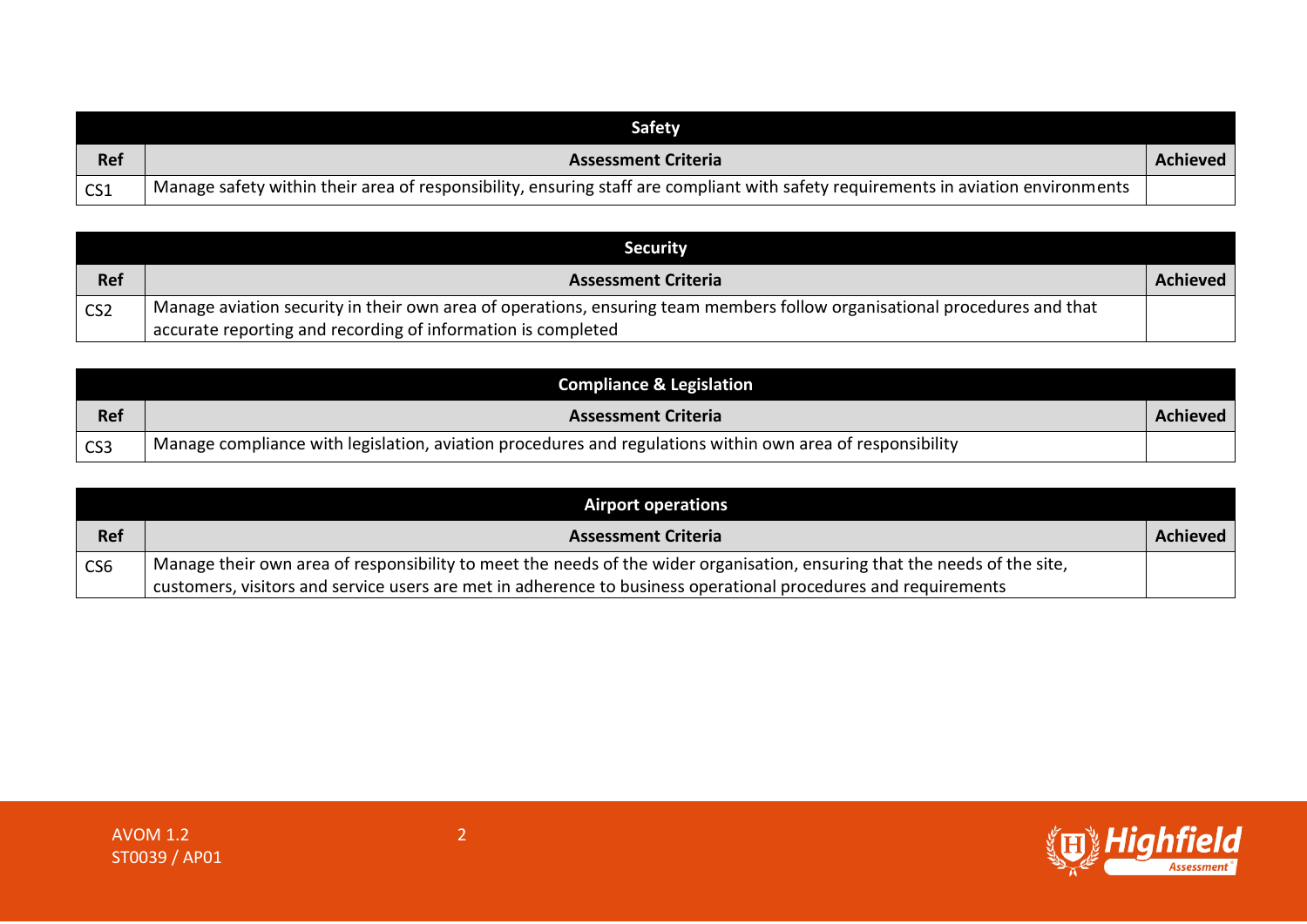|     | <b>Staff performance</b>                                              |                 |
|-----|-----------------------------------------------------------------------|-----------------|
| Ref | <b>Assessment Criteria</b>                                            | <b>Achieved</b> |
| CS9 | Effectively manage all aspects of own staff's performance, including: |                 |
|     | recruitment                                                           |                 |
|     | performance reviews                                                   |                 |
|     | learning and development                                              |                 |
|     | discipline                                                            |                 |
|     | grievance                                                             |                 |
|     | industrial relations                                                  |                 |

|                 | <b>Behaviours</b>                                                                      |                 |
|-----------------|----------------------------------------------------------------------------------------|-----------------|
| <b>Ref</b>      | <b>Assessment Criteria</b>                                                             | <b>Achieved</b> |
| BE1             | Promote and instil the values of the organisation to all colleagues                    |                 |
| BE <sub>2</sub> | Encourage integrity and accountability within team, leading by example                 |                 |
| BE3             | Seek and provide feedback to manage continuous development of self, team and processes |                 |
| BE4             | Be vigilant and proactive in embedding a safe, secure and compliant working culture    |                 |

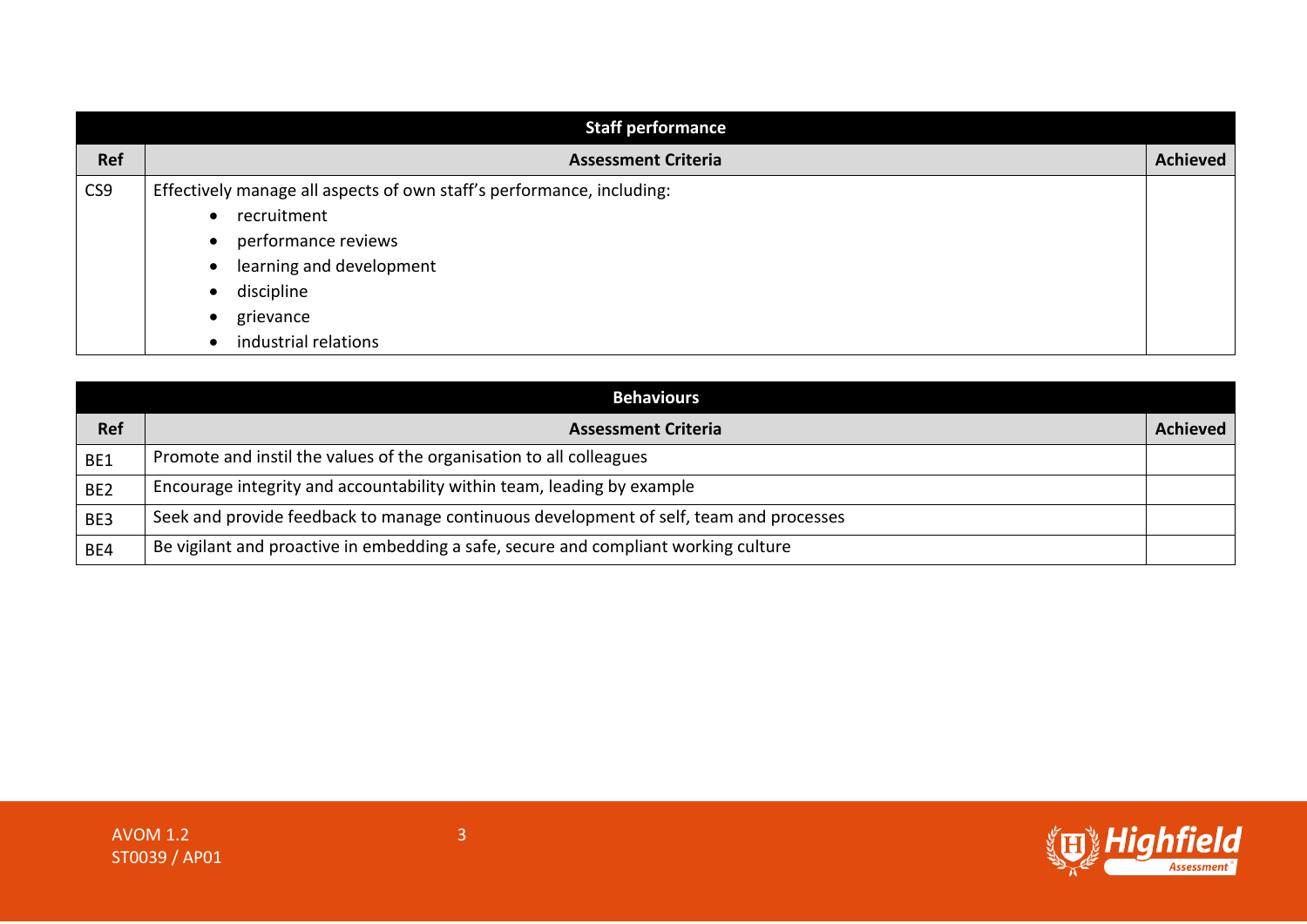### **Aircraft handling manager assessment criteria**

|            | Manage and coordinate airside handling team members, assets and vehicles - air cargo handling equipment (ACHE)    |          |
|------------|-------------------------------------------------------------------------------------------------------------------|----------|
| <b>Ref</b> | <b>Assessment Criteria</b>                                                                                        | Achieved |
| AHS4       | Manage resources effectively to ensure the efficient running of department in line with organisational procedures |          |

#### **Aircraft movement manager assessment criteria**

|            | Manage an airside movements team                                                                                        |          |
|------------|-------------------------------------------------------------------------------------------------------------------------|----------|
| <b>Ref</b> | <b>Assessment Criteria</b>                                                                                              | Achieved |
| AMS2       | Manage the planning of the required amount of resources according to aircraft type and environment in line with client, |          |
|            | aviation environment and organisational requirements and standards, within required timescales                          |          |

### **Fire service watch manager assessment criteria**

|               | Manage an on-duty fire service watch                                                                                   |          |
|---------------|------------------------------------------------------------------------------------------------------------------------|----------|
| <b>Ref</b>    | <b>Assessment Criteria</b>                                                                                             | Achieved |
| <b>FSS1.2</b> | Maintain fire service workplace activities to meet requirements while maintaining healthy, safe and productive working |          |
|               | conditions, including takeover/handover of a duty watch                                                                |          |

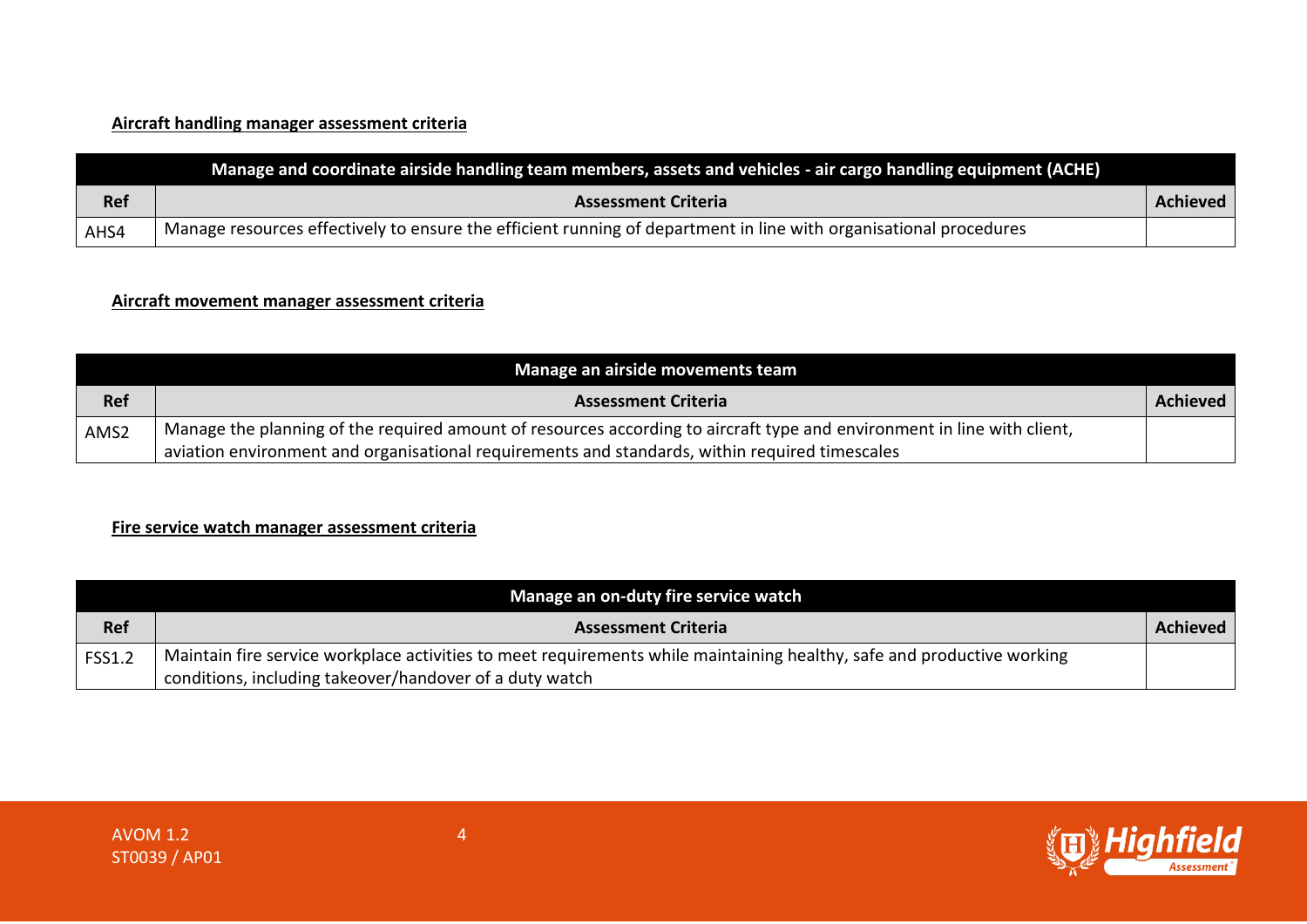### **Flight operations manager - air traffic control (ATC) assessment criteria**

|            | Manage a flight operations team - ATC                                                                                   |          |
|------------|-------------------------------------------------------------------------------------------------------------------------|----------|
| <b>Ref</b> | <b>Assessment Criteria</b>                                                                                              | Achieved |
| FAS2       | Manage the planning of the required amount of resources, including the allocation of work to meet the departmental aims |          |

**Flight operations manager - operations assessment criteria**

|        | <b>Planning</b>                                                                            |          |
|--------|--------------------------------------------------------------------------------------------|----------|
| Ref    | <b>Assessment Criteria</b>                                                                 | Achieved |
| FOS3.2 | In the event of accident, incident or emergency, select an appropriate diversion air field |          |

| Manage a flight operations team |                                                                                                                       |                 |  |
|---------------------------------|-----------------------------------------------------------------------------------------------------------------------|-----------------|--|
| Ref                             | <b>Assessment Criteria</b>                                                                                            | <b>Achieved</b> |  |
| FOS4                            | Manage the planning and allocation of resources to ensure safe and effective operation of the department in line with |                 |  |
|                                 | objectives and service standards                                                                                      |                 |  |